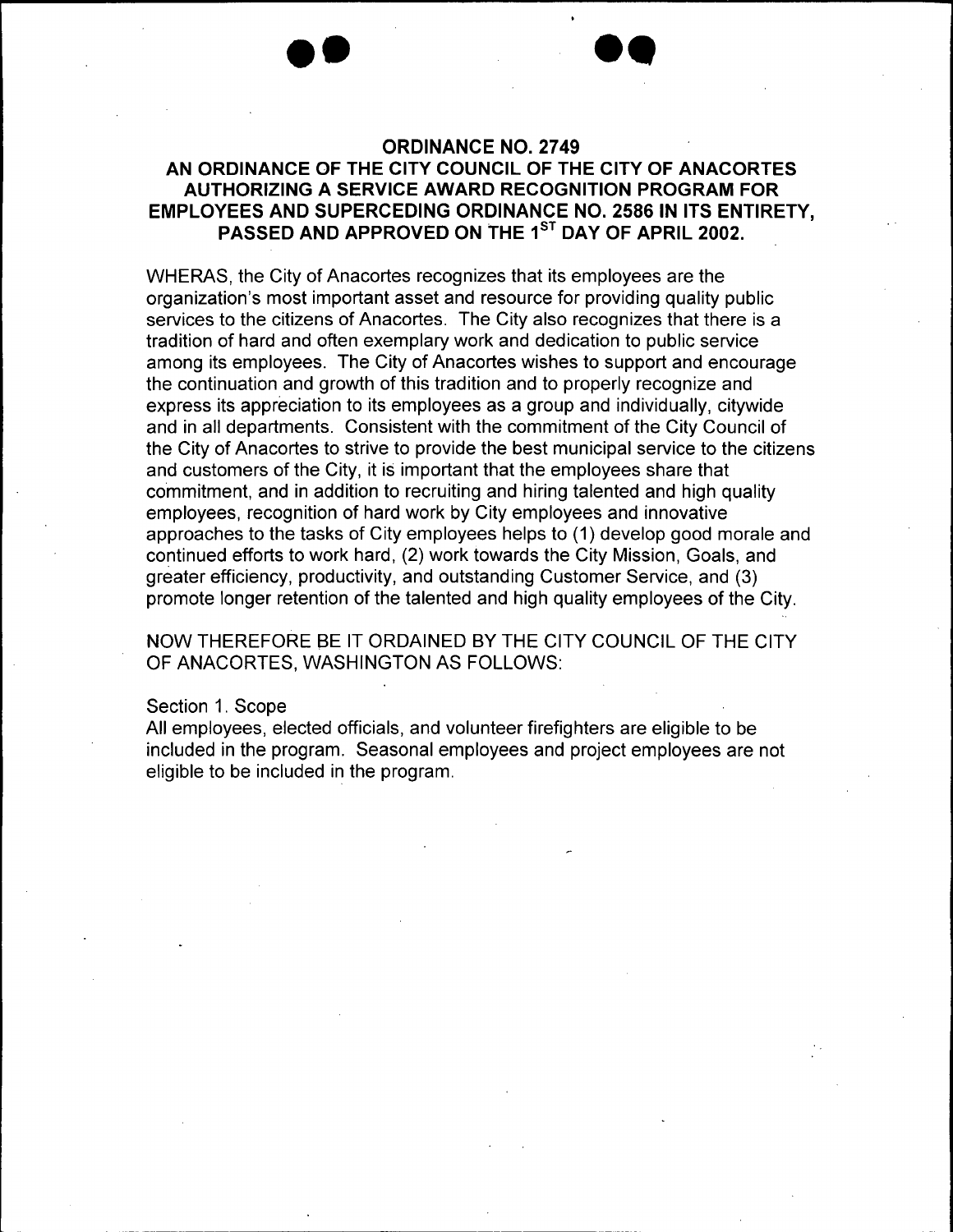

| <b>Years of</b><br><b>Service</b> | Example of a recognition item, many<br>embossed with the City of Anacortes.<br>Actual awards may change based on<br>availability. | <b>Value</b> |  |  |
|-----------------------------------|-----------------------------------------------------------------------------------------------------------------------------------|--------------|--|--|
|                                   | Personalized Mug or City Cap (local<br>\$15<br>vendors)                                                                           |              |  |  |
| 5                                 | \$25<br>Polo Shirt, Travel Alarm; Canteen,<br><b>Adventure Tote</b>                                                               |              |  |  |
| 10                                | \$45<br>Polar Fleece Vest, Denim shirt; Stadium<br>Throw, Oxford Cloth Button Down Shirt                                          |              |  |  |
| 15                                | All Weather Radio, Leather Wallet; Polar<br>\$60<br>Fleece Jacket                                                                 |              |  |  |
| 20                                | \$75<br>3 Season Jacket, Sportsman Accessory Bag,<br><b>Field Tote</b>                                                            |              |  |  |
| 25                                | Wool Jacket or Storm Chaser- 3 in 1 Jacket,<br>\$100<br><b>Binoculars</b>                                                         |              |  |  |
| 30                                | Gift certificate to a City of Anacortes<br>\$150<br>business of the employee's choice                                             |              |  |  |

Note: Recognition vendors/items may change as availability changes.

Section 3. Effective Date.

This Ordinance shall take effect from and after five (5) days after its passage and publication, as required by law.

PASSED AND APPROVED this 16th day of October 2006.

**CITY OF ANACORTES** BY: H. Dean Maxwell, Mayor

ATT<del>E</del>ST: 1 Wanda Phillips, City Clerk-Treasurer

APPROVED AS TO FORM:

2m l. 11

Ian Munce, City Attorney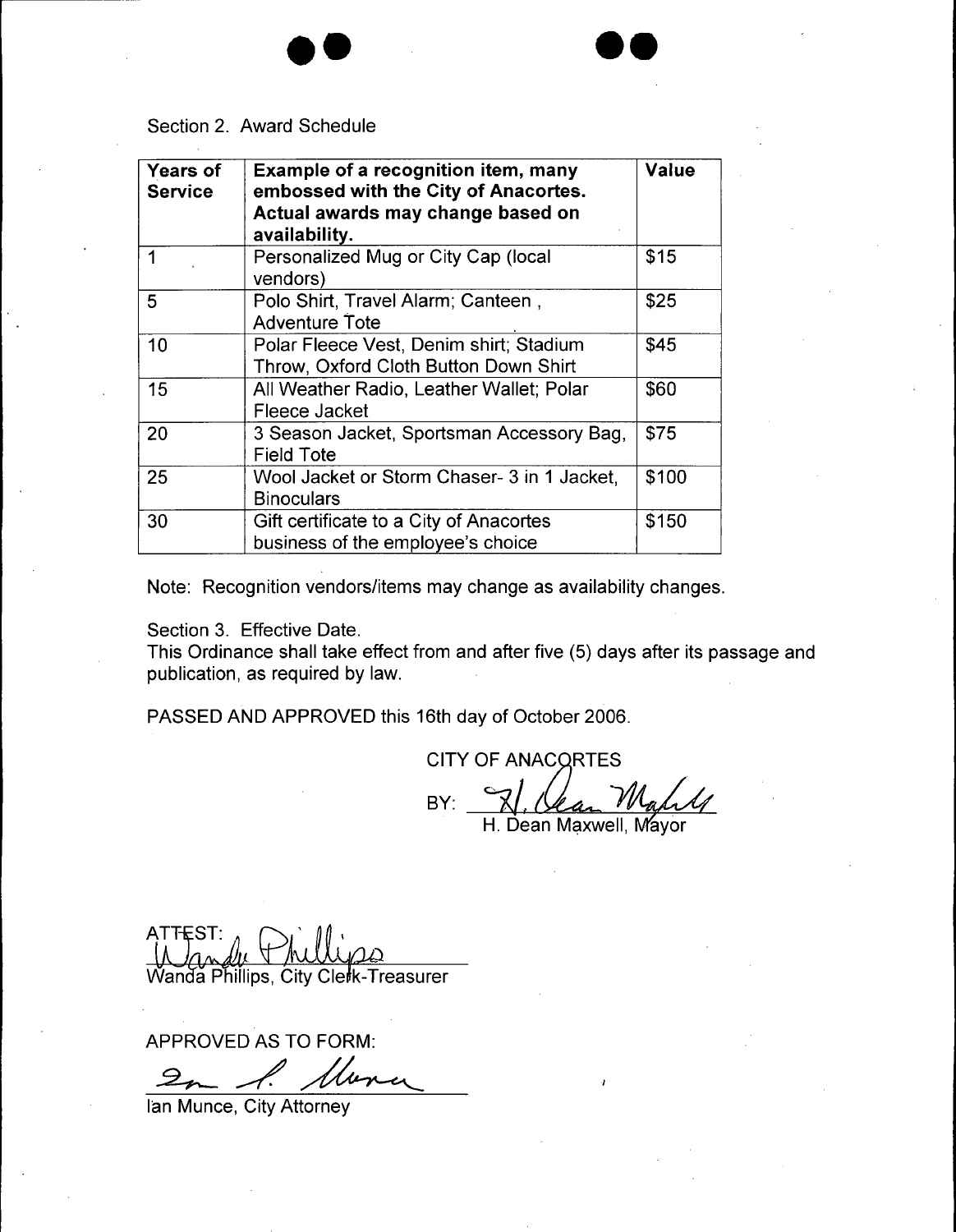Anacortes *&* American

901 6<sup>th</sup> Street, Anacortes WA 98221 360-293-3122

# Affidavit of Publication

### The Matter Of: A4914: ORD 2749 . CITY OF ANACORTES . In the Superior Court of the State of



The following is a sum-

THE CITY COUNCIL<br>OF THE CITY OF ANA-CORTES AUTHORIZ-ING A SERVICE<br>AWARD RECOGNI-**TION PROGRAM FOR** EMPLOYEES AND SU-<br>PERCEDING ORDI-NANCE NO. 2586 IN **ITS ENTIRETY** PASSED AND AP- day and all the contract of the contract of the contract of the contract of the contract of the contract of the contract of the contract of the contract of the contract of the contract of the contract of the PROVED ON THE 1ST DAY OF APRIL 2002

A copy of the complete  $\vert$  **C. Darnton** text of each ordinance<br>is posted at the Anacortes City Hall, Ana-Building, 6th and Q Avenue. the City Clerk' s Building, 6th and Q<br>Avenue. Upon request<br>to the City Clerk's Office 293- 1900) copies will be mailed.

Wanda Phillips Johnson, City Clerk Treasurer er

PUBLISH: Anacortes American November 1, 2006<br>A4914

Washington In and For Skagit County

STATE OF WASHINGTON County of Skagit sis

The undersigned, being first duly sworn on oath deposes that he/she is principal clerk of the Anacortes American, a weekly newspaper. That said newspaper has been approved as a legal newspaper by the Superior Court of Skagit County and it is now and has been for more than six months prior of the publication hereinafter referred to, published in the English language continually as a weekly newspaper in Skagit County, Washington, and it is now and during all of said time was printed in an office maintained at the aforesaid place of publication of said newspaper. passed by the Ana- **publication** of said newspaper.

cortes City Council on That the annexed is a true copy of an advertisement<br>October 16, 2006. It is October 16, 2006. It is  $summar$  with publication dates, as it was published in regular issues summarized here: and not in supplemental form) of said newspaper commencing ORDINANCE With the issue of: NOVEMBER 01, 2006 and ending with NO. 2749 the issue of: NOVEMBER 01, 2006.

That such newspaper was regularly distributed to its AN ORDINANCE OF subscribers during all of said period. That the full amount of the

fee charged for the foregoing in the sum of  $$33.61$ .

Chi Shirley Chikami, Anacortes American

Subscribed and sworn to before me this

8008

Notary Public and for the State of Washington

Clerk's filing stamp:

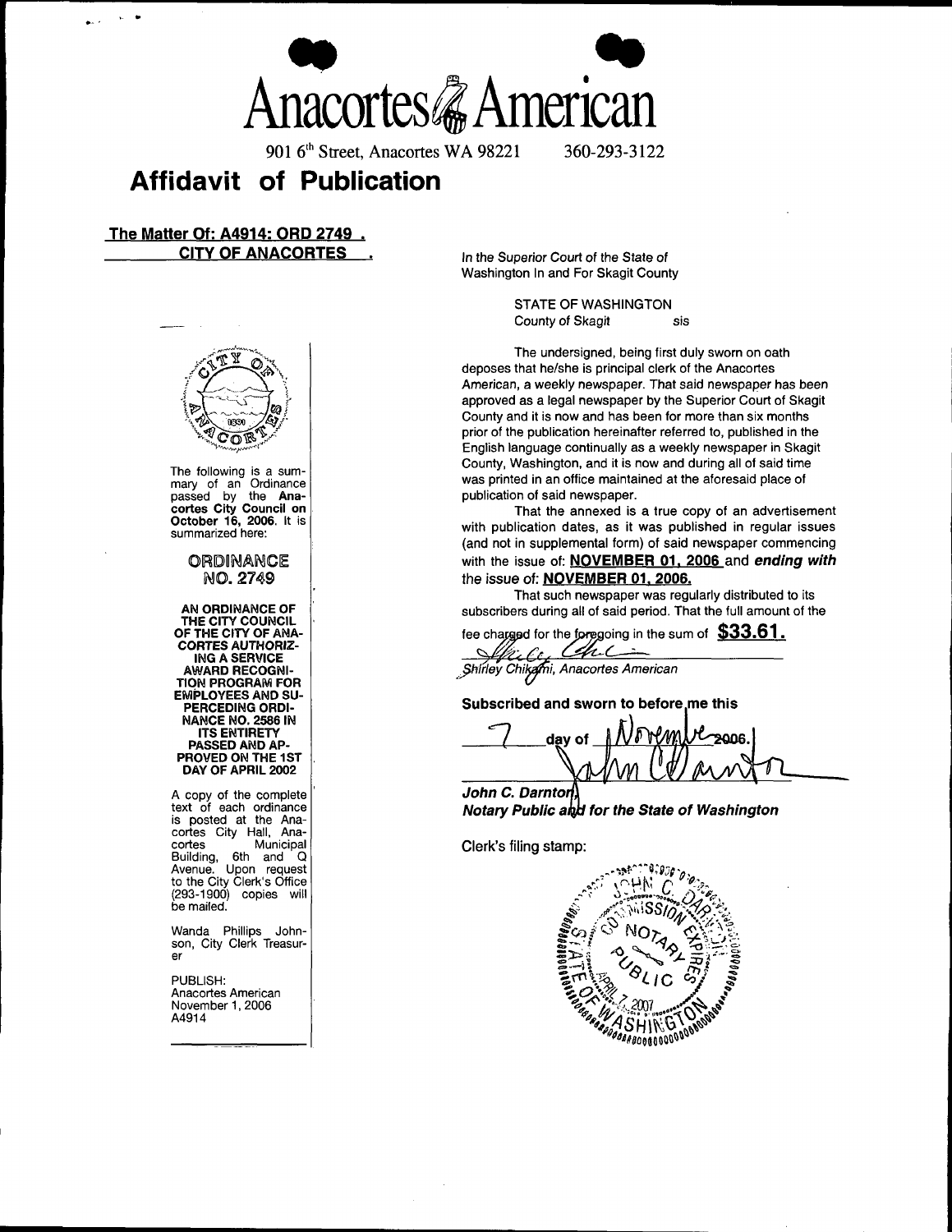### Ordinance No. 2586

### AN ORDINANCE OF THE CITY COUNCIL OF THE CITY OF ANACORTES AUTHORIZING THE ESTABLISHMENT OF A SERVICE AWARD RECOGNITION PROGRAM FOR EMPLOYEES

WHERAS, the City of Anacortes recognizes that its employees are the organization's most important asset and resource for providing quality public services to the citizens of Anacortes. The City also recognizes that there is <sup>a</sup> tradition of hard and often exemplary work and dedication to public service among its employees. The City of Anacortes wishes to support and encourage the continuation and growth of this tradition and to properly recognize and express its appreciation to its employees as a group and individually, citywide and in all departments. Consistent with the commitment of the City Council of the City of Anacortes to strive to provide the best municipal service to the citizens and customers of the City, it is important that the employees share that commitment, and in addition to recruiting and hiring talented and high quality employees, recognition of hard work by City employees and innovative approaches to the tasks of City employees helps to ( 1) develop good morale and continued efforts to work hard, ( 2) work towards the City Mission, Goals, and greater efficiency, productivity, and outstanding Customer Service, and (3) promote longer retention of the talented and high quality employees of the City.

### NOW THEREFORE BE IT ORDAINED BY THE CITY COUNCIL OF THE CITY OF ANACORTES, WASHINGTON AS FOLLOWS:

Section 1. Scope

All employees, elected officials, and volunteer firefighters are eligible to be included in the program. Seasonal employees and project employees are not eligible to be included in the program.

| Years<br>of    | <b>Recognition Item with</b><br><b>City of Anacortes Logo</b>                                  | Value | Recognition                                                                                                              |
|----------------|------------------------------------------------------------------------------------------------|-------|--------------------------------------------------------------------------------------------------------------------------|
| <b>Service</b> |                                                                                                |       |                                                                                                                          |
|                | Personalized Mug or City<br>Cap (local vendors-<br>Glassworks and Stitches<br>Unlimited)       | \$15  | Presented by Immediate Supervisor at staff<br>meeting                                                                    |
| $\varsigma$    | Polo Shirt, Tote Bag, or<br>Basic Duffel (Eddie<br>Bauer)                                      | \$25  | Presented by Division Head at staff meeting                                                                              |
| 10             | Polar Fleece Jacket, Twill<br>Jacket, Overnighter Bag,<br>or Field Brief Case (Eddie<br>Bauer) | \$45  | Presented by Mayor at staff meeting                                                                                      |
| 20             | Windfoil Jacket or<br>Vintage Square Watch (no<br>logo) (Eddie Bauer)                          | \$75  | Presented by Mayor at staff meeting,<br>Announced at City Council Meeting, possible<br>article in the Anacortes American |

Section 2. Award Schedule

Note: Recognition items may change as availability changes.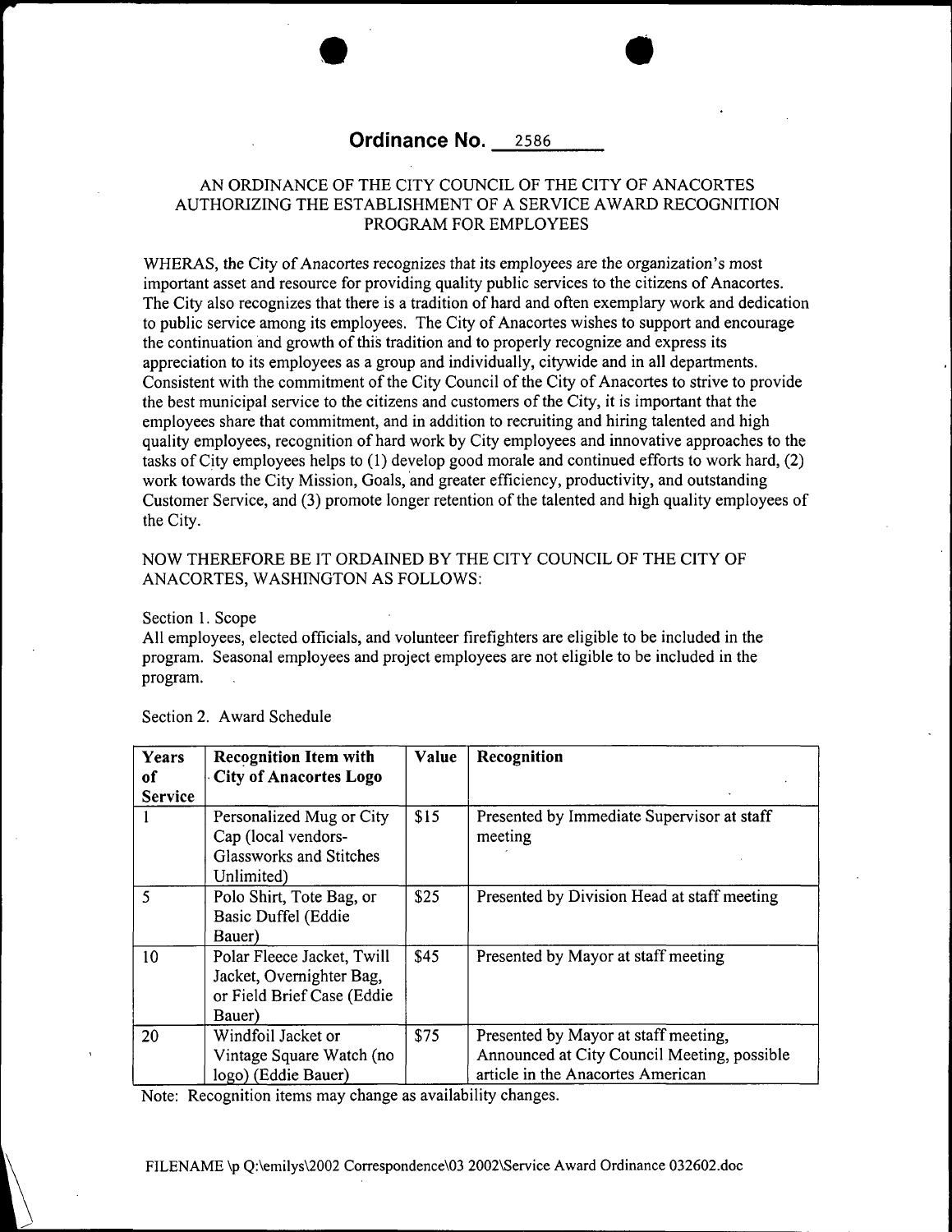Section 3. Implementation

During the first year of the program, all eligible participants will receive a "catch-up provision." Employees with 1-4 years of service will receive the 1-year recognition item; employees with 5-9 years of service will receive the 5-year recognition item; employees with 10-19 years will receive the 10-year recognition item, and employees with 20+years will receive 20-year recognition item. In future years, employees will receive service awards only for their specific anniversary date.

 $\bullet$  a.

Section 4. Effective Date.

This Ordinance shall take effect from and after five( 5) days after its passage and publication, as required by law.

PASSED AND APPROVED this 1st day of April 2002.

CITY OF ANACORTES  $BY: Z$ H. Dean Maxwell, Mayor

ATTES

Khtaian, City Clerk-Treasurer

APPROVED AS TO FORM:

Ian Munce, City Attorney